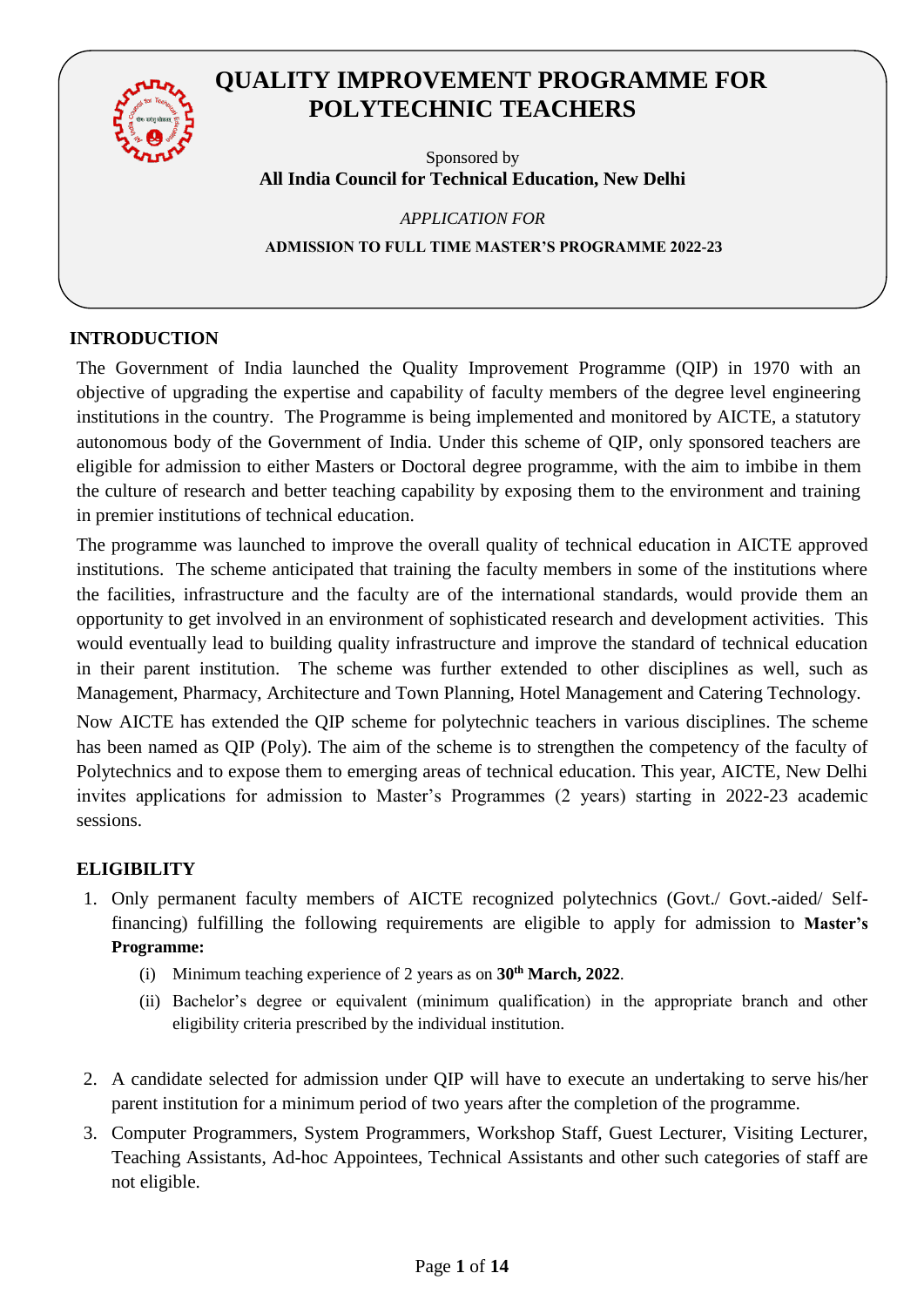#### **IMPORTANT DATES AND APPLICATION FEE**

- Starting date for submission of on-line applications: **April 03, 2022**
- Closing date for submission of on-line applications: **May 16, 2022**
- Last date of receipt of hard copies of duly forwarded applications along with relevant enclosures: **May 23, 2022**
- The application fee of **Rs 1000/- for General/OBC Category** (**Rs. 500/- for SC/ST)** is applicable

The website **www.nitttrchd.ac.in** will be updated periodically. Please visit this website regularly to check for updates in the application and selection process.

## **GENERAL INFORMATION**

1. The information brochure containing necessary information about the programme as well as about the requirements and procedure to apply for admission in Master degree programmes shall be available at the following websites:

www.nitttrchd.ac.in

www.aicte-India.org

- 2. Candidate should visit the website [www.nitttrchd.ac.in](http://www.nitttrchd.ac.in/) for submitting online application and all other information pertaining to QIP admission.
- 3. Access to the online link for submission of application will open on **April 03, 2022.** The last date for the online submission of the application is **May 16, 2022.** Please note that the last date for submission of the hard copy of the application (Three copies to be submitted) is **May 23, 2022.** Submission of online as well as hard copies of the application is mandatory.
- 4. The duration of the ME Programmes will be 24 months.
- 5. Reservations, if any, shall be as per Govt. rules.
- 6. Information given by the candidate in the application for all of the options chosen must be uniform and correct. In case of any difference observed in the data relating to experience, marks, designation, addresses, age, etc., his/her candidature is liable to be cancelled at any stage even after the selection/ admission.
- 7. Applications submitted without the full supporting Documents and recommendation by the appropriate authority (Head of the Institute) with seal, and/or without the required enclosures will automatically be rejected. Please note that no corrections/ additions/ deletions to the recommendation format is permitted. Changes to the format of the forwarding/ recommendation note will not be accepted.
- 8. Short-listed candidates will receive Interview/Admission letter from the respective QIP Coordinator of the Institute where they have applied to seek admission. The Principal Coordinator QIP will not send any Interview/Admission letter to the candidate directly.
- 9. The candidate should satisfy the minimum eligibility criteria prescribed by the individual Department (and/or the Institution) to which admission is sought.
- 10. The final admission of the candidate will be subject to the clearance and approval by the Admission Wing (Section) of the concerned institution as per its rules and regulations in force at the time of admission.
- 11. If a QIP scholar discontinues M.E./M. Tech. programme, the scholar has to refund the scholarship and contingency received to AICTE through the QIP Centre and the parent institution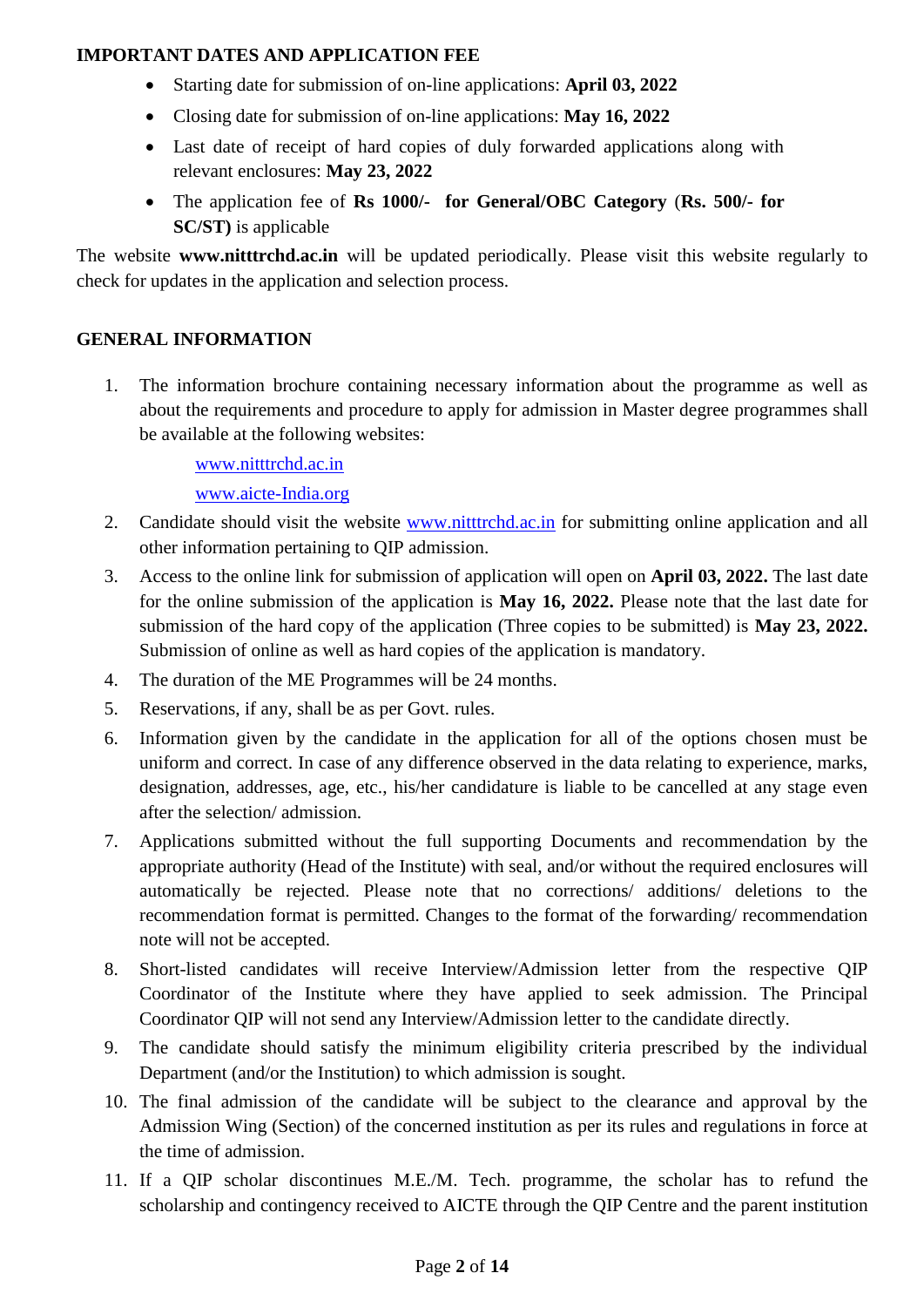may seek refund of the salary and allowances paid to him for the period he/she attended the programme.

12. The last date for online submission of application is **May 16, 2022. Three copies** of Print-outs of online filled-in application along with its enclosures and application fee proof should reach the office of the Principal Coordinator, QIP (Poly) and Director, National Institute of Technical Teachers Training & Research, Sector – 26, Chandigarh – 160 019 **latest by May 23, 2022.**

### **SCHOLARSHIPS AND CONTINGENCY GRANTS**

For **Master Degree Programme:** Scholarship of Rs. 9,000/- per month for two years and a contingency grant of Rs. 5,000/- per annum for maximum period of two years (Revised from 2016- 17 vide AICTE letter No. RIFD/2015-16/EC dated 01.06.2016).

#### **CONDITIONS FOR ADMISSION**

- 1. The final admission of the candidate will be subject to the clearance and approval of the concerned institution as per its rules and regulations in force at the actual time of admission.
- 2. The candidate, if selected, should be:
	- a. Relieved to join the programme in time for the session for which he/she will be admitted,
	- b. On deputation once admitted, and his/her normal salary and allowances are to be paid by the parent institution.
- 3. Conditional recommendation by Principal/Head of institution will not be accepted.
- 4. The candidate selected for admission is required to produce the certificate of sponsorship from the Principal/Head of parent institutions and submit the same at the time when he/she joins the course.

## **ADMISSION PROCEDURE**

The procedure of admission under QIP (Poly) scheme involves the following steps:

- Submission of **online and hard copies** of admission application by the interested candidates.
- Scrutiny of all applications in the office of the Principal Coordinator QIP (Poly).
- Shortlisting and selection of the candidates by the QIP centres.
- Recommendations by the QIP centres to the Principal Coordinator QIP (Poly).
- Final selection by the Principal Coordinator QIP (Poly), and approval of the same by the AICTE, New Delhi
- Offer of Admission by the Institution where the final selection has been recommended by the Principal Coordinator QIP (Poly).

The merit score of the applicants will be prepared on the following criteria:

- i. 50% weightage to be given to the marks obtained in the qualifying examination.
- ii. 20% weightage to be given to the teaching/industrial/research experience gained after engineering graduation. Two marks per year of experience can be awarded with a maximum of 20 marks.
- iii. 10% weightage for attending the short-term courses (STCs) sanctioned by QIP/ ISTE/ AICTE/ IMPACT or any other such courses or workshops conducted by QIP Centre of not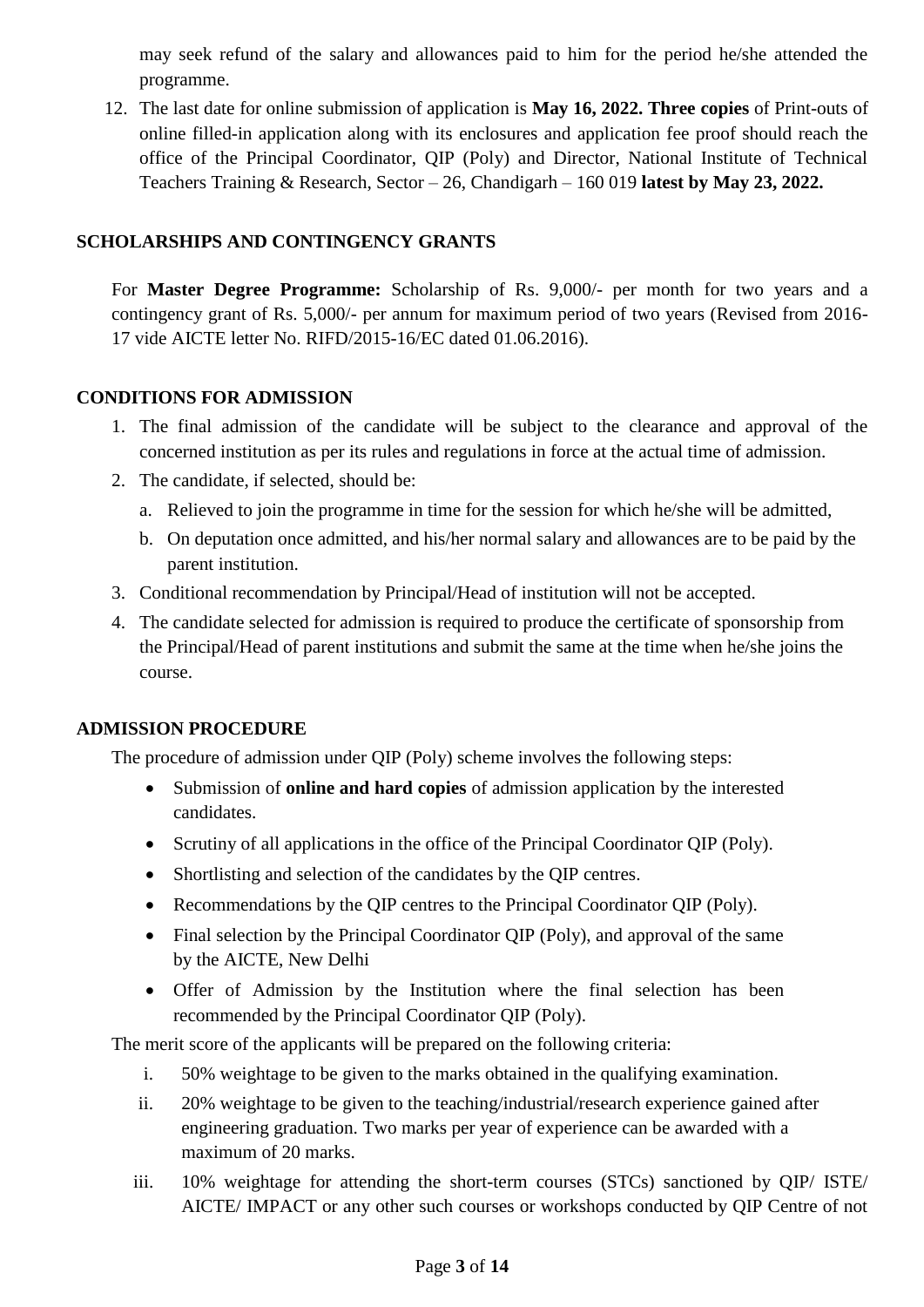less than one week. For one-week course 3% marks, for two weeks 6% and for three or more weeks 10% marks will be awarded.

- iv. 5% weightage to be given to publication of research papers in journals.
- v. 5% weightage to be given to significant contribution in Community Development Programme.
- vi. 5% weightage to be given to preparing monographs/book writing/preparing course materials.
- vii. 5% weightage to be given to the consultancy done for the industry.

## **APPLICATION FORMS, INFORMATION BROCHURE, PROCEDURE & GENERAL INSTRUCTIONS**

- 1. The website link to apply online for the admission under QIP scheme is [www.nitttrchd.ac.in](http://www.nitttrchd.ac.in/)
- 2. Access to the online portal for submission of application will open on **April 03, 2022.** The last date for the online submission of the application is **May 16, 2022**. Please note that the last date for submission of the hard copy of the application (Three copies to be submitted) is **May 23, 2022**. Submission of online as well as hard copies of the application is mandatory.
- 3. The application fee of **Rs. 1000/- for General/OBC Category** (**Rs. 500/- for SC/ST)** is applicable and the receipt of the same should be attached with the hard copies of the form. Candidate should write their name and address on back side of the receipt. Application fees once paid cannot be refunded.
- 4. After filling the application online, candidates should send the print out (three copies are required to be sent), duly forwarded by the Principal/ Head of the Institution, as instructed, along with all relevant enclosures and the payment receipt to **Prof. S.S. Pattnaik, Principal Coordinator – QIP (Poly) and Director, National Institute of Technical Teachers Training & Research, Sector – 26, Chandigarh – 160 019 latest by May 23, 2022.**
- 5. The hard copies of the application forms should be sent preferably by **SPEED POST** or COURIER service. Before mailing the completed forms, please ensure that application form and enclosures are properly fastened with a tag or twined at the left hand top corner.
- 6. Candidate should read the instructions to fill the online admission form available at [www.nitttrchd.ac.in](http://www.nitttrchd.ac.in/) thoroughly before filling the online application.
- 7. The candidate must ensure that the forwarding authority sends the applications to the Principal Coordinator well in advance, so that it reaches on or before the last date of submission, i.e., **May 23, 2022**.
- 8. The candidate can apply to a maximum of three institutions provided subject/areas of specialization are available in the same.
- 9. The applicant should make all required entries in the online application form and provide all the information carefully.
- 10. Applicant must ensure that the application is complete in all respects and attested copies of the relevant certificates along with the payment proof are enclosed as per the checklist, failing which the application will not be considered.
- 11. The applicant must enclose the attested copies of the corresponding certificates of the following items with the application forms:
	- i. Qualifying Degree and detailed marks card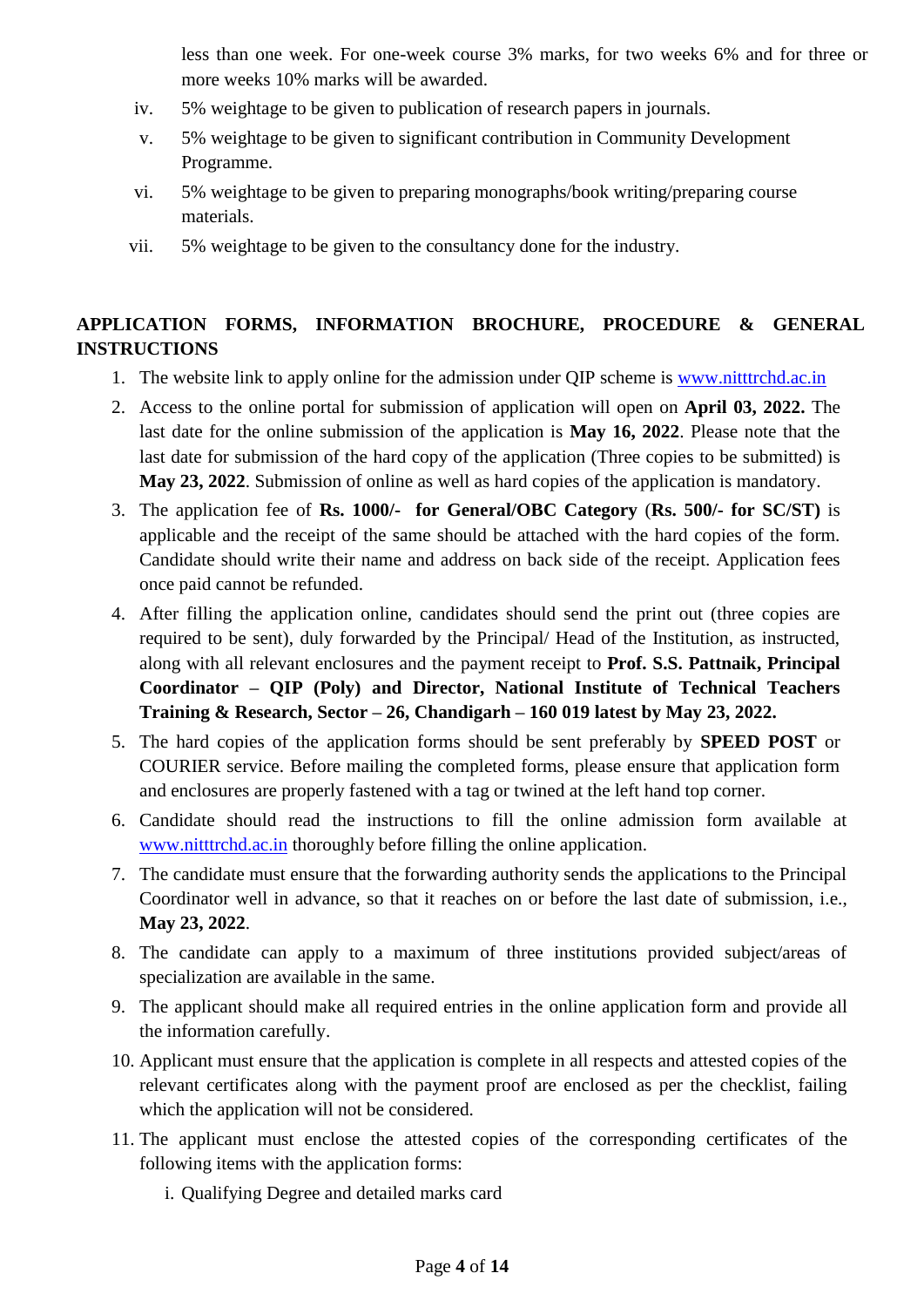- ii. Teaching experience
- iii. Short term courses attended
- iv. Copies of research papers published in journals
- v. Certificate about the significant contribution in community development programme, if any
- vi. Certificate about the preparation of the monographs/writing books/preparing course material, if any.
- vii. Industrial / Research Experience
- viii. Certificate about the consultancy work done for Industry
- 12. If the applicant belongs to SC/ST/OBC/Physically Handicapped/EWS category, please attach a copy of the certificate in prescribed format issued by a competent authority as per rules.
- 13. The candidate should sign in all the print-outs at relevant places.
- 14. Signature of the Principal/Head of your institution is required on the application form.
- 15. Candidate should take the marks of all the semesters for calculating the overall percentage or CGPA (irrespective of the methodology adopted by the university/college in awarding final class/division).

## **NUMBER OF SEATS**

Under QIP (Poly) Scheme, AICTE has made the provision of a total of 100 seats (10 per centre) for M.E./M.Tech. programme (as per AICTE approval).

| S. No. | Name of the QIP (Poly) Centre                          | <b>Institute</b> | Nos. of      |
|--------|--------------------------------------------------------|------------------|--------------|
|        |                                                        | Code             | M.E./M.Tech. |
|        |                                                        |                  | <b>Seats</b> |
| 1.     | AB Indian Institute of Information Technology $\&$     | 01               | 10           |
|        | Management, Gwalior                                    |                  |              |
| 2.     | Jadavpur University, Kolkata                           | 02               | 10           |
| 3.     | Motilal Nehru National Institute of Technology,        | 03               | 10           |
|        | Allahabad                                              |                  |              |
| 4.     | M.B.M. Engineering College, Jodhpur                    | 04               | 10           |
| 5.     | Malviya National Institute of Technology, Jaipur       | 05               | 10           |
| 6.     | National Institute of Technology, Durgapur             | 06               | 10           |
| 7.     | National Institute of Technology, Calicut              | 07               | 10           |
| 8.     | National Institute of Technology, Surathkal, Karnataka | 08               | 10           |
| 9.     | National Institute of Technology, Tiruchirapalli       | 09               | 10           |
| 10.    | National Institute of Technical Teachers Training &    | 10               | 10           |
|        | Research, Sector 26, Chandigarh                        |                  |              |

**List of Institutions offering M.E./M.Tech. along with Code Nos.**

In addition to the above centres, as per the AICTE Letter F.No. RIFD/QIP/Polytechnic/Policy/2011-12 Dated 28-10-2020, any application received from faculties of Textile technology of Govt. and Govt.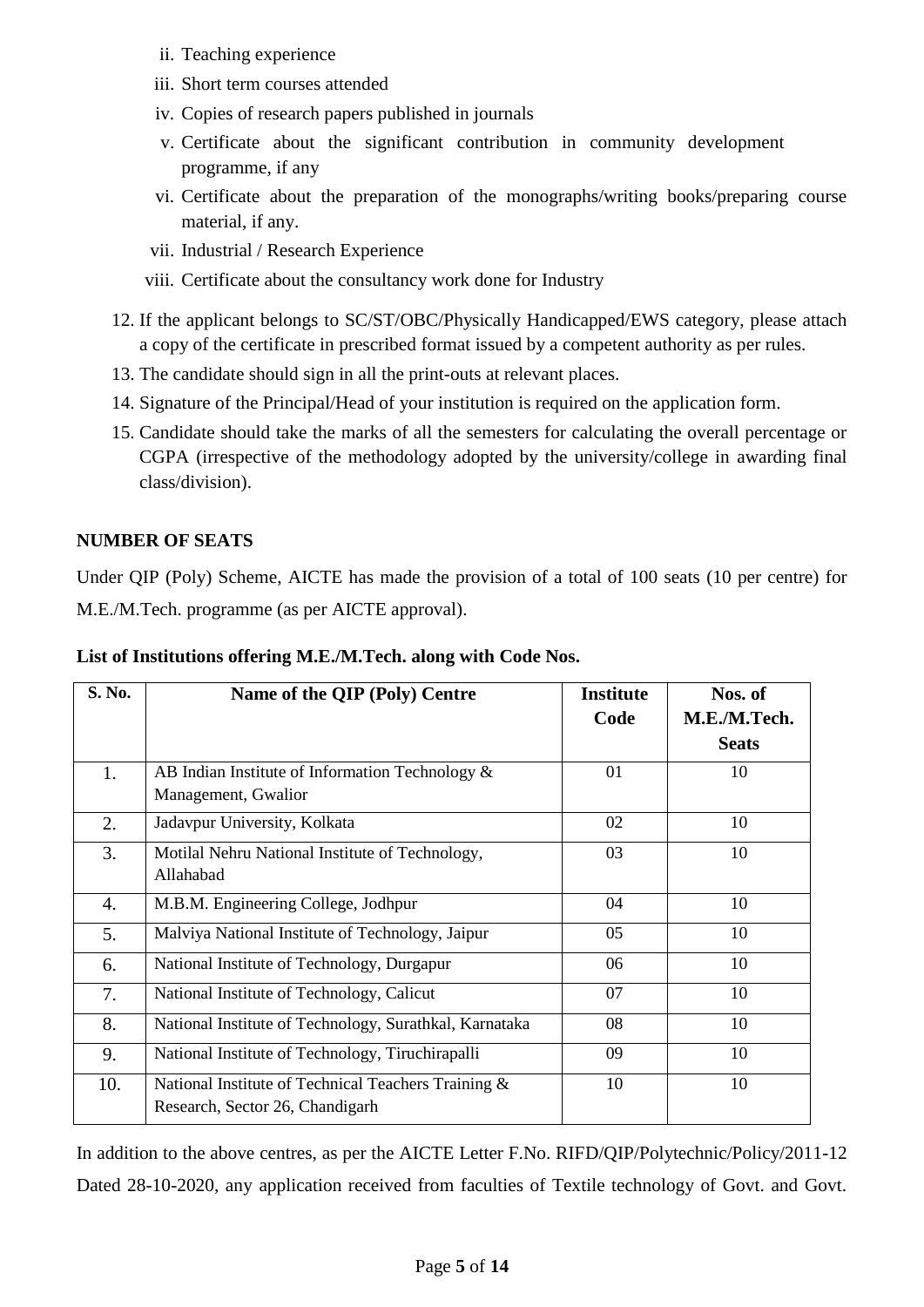aided Polytechnic colleges for higher education under QIP scheme shall be forwarded to Principal Coordinator QIP (Engineering) for consideration for admissions of participants from Polytechnics in the following QIP Centres under their control:

- 1. IIT Delhi
- 2. PSG College of Engineering, Coimbtore
- 3. Anna University, AC Technology Campus, Chennai
- 4. Veermata Jijabai Technological Institute (VJTI) Mumbai

For details about subjects/areas of specialization for M.E./M.Tech Programmes, refer to the website of the respective institute or contact the QIP coordinators as per the following information.

| <b>Institute</b> | Name of the QIP (Poly) Centre                       |                     | Contact Number(s)* $ e$ -mail(s)* of QIP coordinators |
|------------------|-----------------------------------------------------|---------------------|-------------------------------------------------------|
| Code             |                                                     | of QIP coordinators |                                                       |
| 01               | AB Indian Institute of Information                  | 09893257526/        | nbajpai@iiitm.ac.in                                   |
|                  | Technology & Management, Gwalior                    | 09425064291         | pankaj@iiitm.ac.in                                    |
|                  |                                                     |                     | sandeep@iiitm.ac.in                                   |
| 02               | Jadavpur University, Kolkata                        | 09433464848/        | bb13@rediffmail.com;                                  |
|                  |                                                     | 6290275510          | bbhattacharyya13@gmail.com                            |
| 03               | Motilal Nehru National Institute of                 | 9415014477          | deanacademic@mnnit.ac.in                              |
|                  | Technology, Allahabad                               | 0532-2271046        |                                                       |
| 04               | M.B.M. Engineering College, Jodhpur                 | 9352351077/         | jayashrivajpai@gmail.com                              |
|                  |                                                     | 9636697501          |                                                       |
| 05               | Malviya National Institute of                       | 9549657337/         | adpg.acad@mnit.ac.in                                  |
|                  | Technology, Jaipur                                  | 0141-2715038        | phd.acad@mnit.ac.in                                   |
| 06               | National Institute of Technology,                   | 9434788042/         | nirmalkumar.roy@ee.nitdgp.ac.in                       |
|                  | Durgapur                                            | 7001582460          | roy.nk2003@gmail.com                                  |
| 07               | National Institute of Technology,                   | 9446276409/         | pgadmissions@nitc.ac.in                               |
|                  | Calicut                                             | 04952286136         | dracd@nitc.ac.in                                      |
| 08               | National Institute of Technology,                   | 9448523990          | nitkqip@gmail.com                                     |
|                  | Surathkal, Karnataka                                | 08242473067         |                                                       |
| 09               | National Institute of Technology,<br>Tiruchirapalli | 9443186478          | bvas@nitt.edu                                         |
| 10               | National Institute of Technical Teachers            | 0172-2759593/       | director@nitttrchd.ac.in                              |
|                  | Training & Research, Sector 26,<br>Chandigarh       | 9814834209          | academiccell@nitttrchd.ac.in                          |
|                  |                                                     |                     | qip_poly@nitttrchd.ac.in                              |

\* The details given are subject to variation and change from time to time.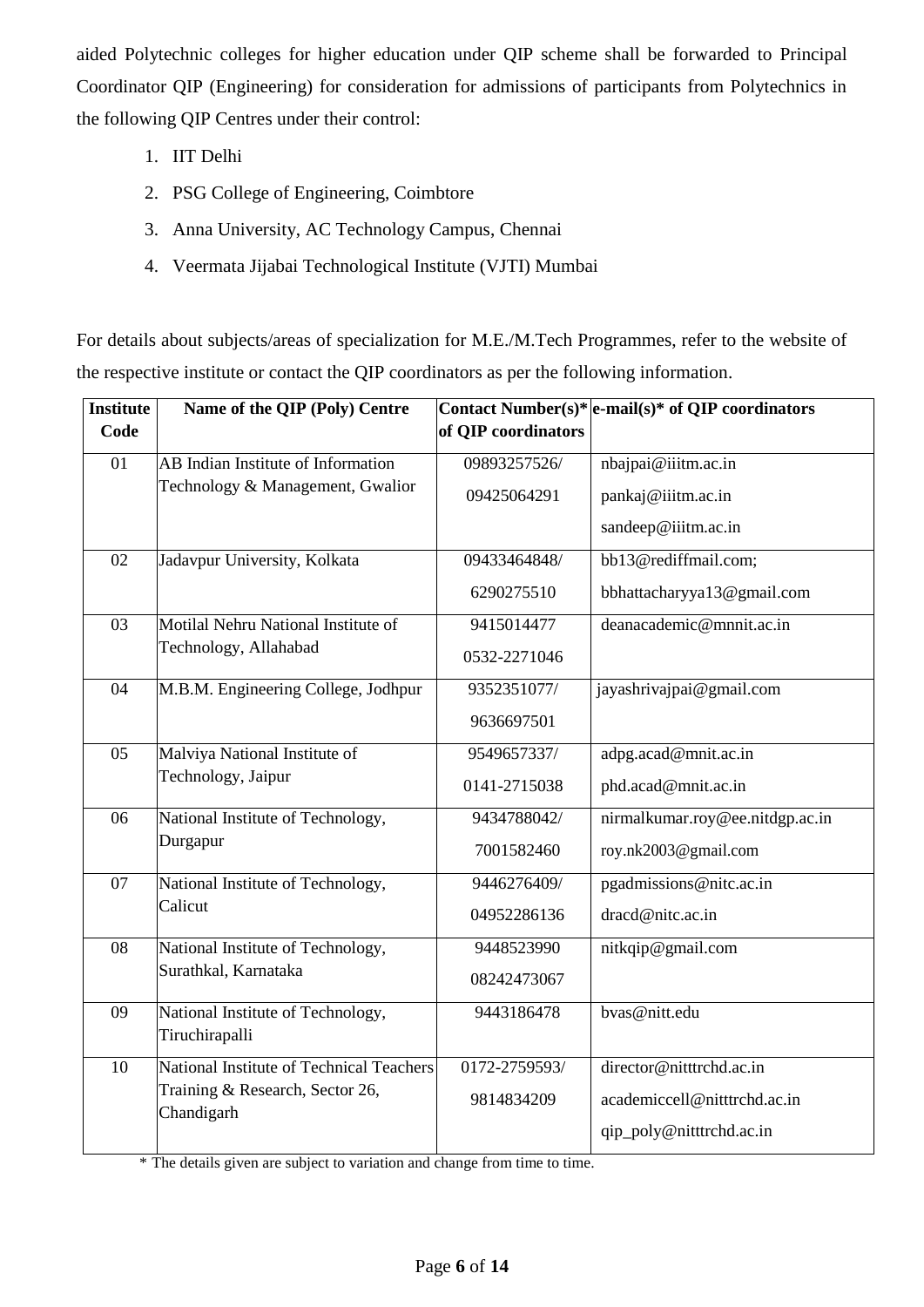

# **QUALITY IMPROVEMENT PROGRAMME FOR POLYTECHNIC TEACHERS**

Sponsored by

**All India Council for Technical Education, New Delhi**

*APPLICATION FOR* 

**ADMISSION TO FULL TIME MASTER'S PROGRAMME 2022-23**

## **Specimen of online application form and NOT to be used for filling application Application Fee Details:**

DD/UTR/Ref No. ……………………………………… Date …………………… Bank Name …….……........................ Amount Paid Rs. ………….

1. Programme applied for : **M.E./M.Tech**

**Please affix here your recent photograph** w**ith your signature across it**

2. Preference of Institute, Department and Area of Specialization / Research (Max. 3)

| <b>Institute</b><br>Code | <b>Department</b> |  |  |  |  | institution) |  |  |  |  |  |  |  | Areas of Specialization/ Research (Max. 3 in each |  |
|--------------------------|-------------------|--|--|--|--|--------------|--|--|--|--|--|--|--|---------------------------------------------------|--|
|                          |                   |  |  |  |  |              |  |  |  |  |  |  |  |                                                   |  |
|                          |                   |  |  |  |  |              |  |  |  |  |  |  |  |                                                   |  |
|                          |                   |  |  |  |  |              |  |  |  |  |  |  |  |                                                   |  |
| 3. Name                  |                   |  |  |  |  |              |  |  |  |  |  |  |  |                                                   |  |
|                          |                   |  |  |  |  |              |  |  |  |  |  |  |  |                                                   |  |
|                          |                   |  |  |  |  |              |  |  |  |  |  |  |  |                                                   |  |
| Father's Name:           |                   |  |  |  |  |              |  |  |  |  |  |  |  |                                                   |  |
| Mother's Name            |                   |  |  |  |  |              |  |  |  |  |  |  |  |                                                   |  |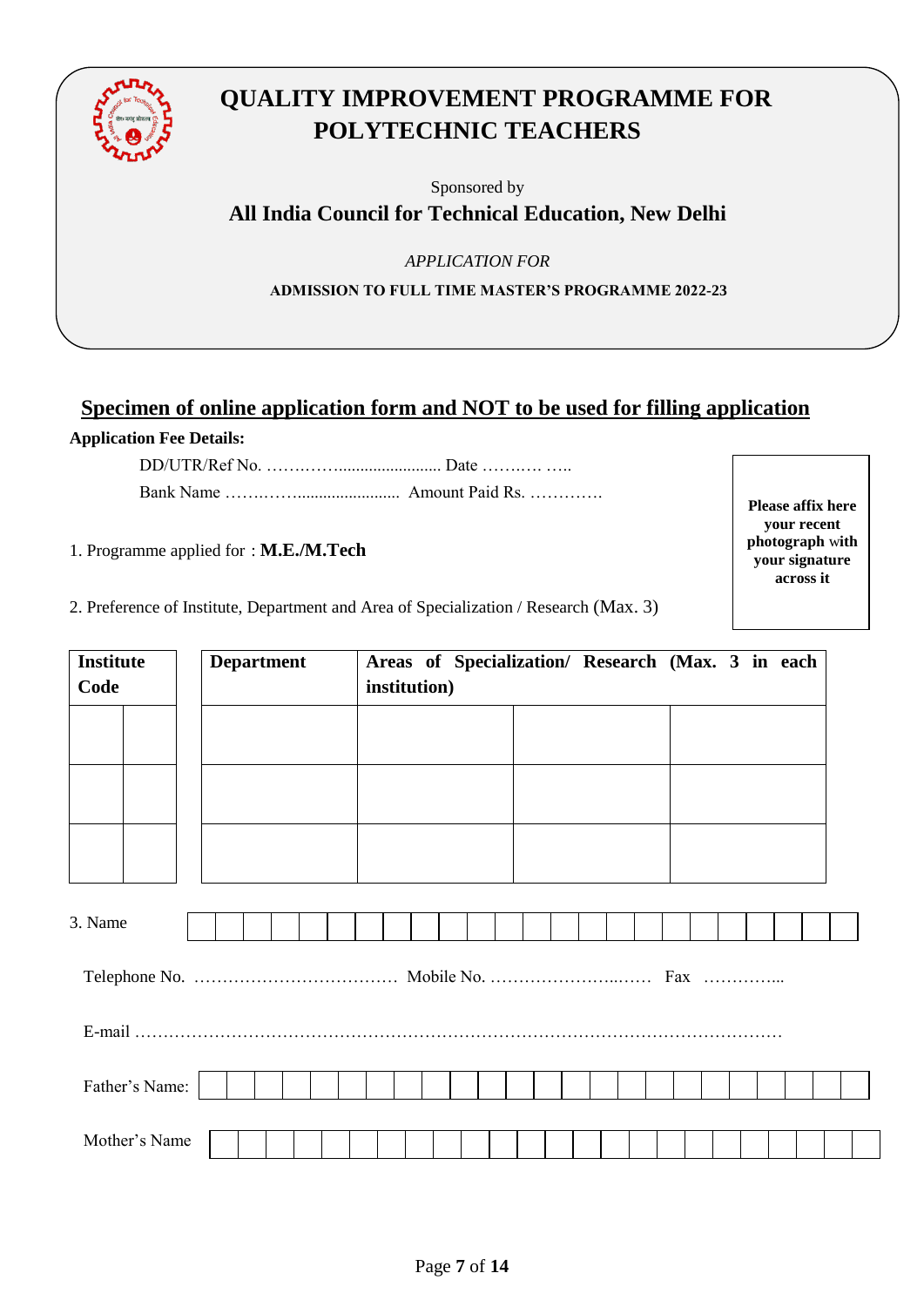| 4. Designation                                                                                                                                                                      |  |  |  |  |                    |  |  |  |  |  |  |  |  |      |  |  |  |  |
|-------------------------------------------------------------------------------------------------------------------------------------------------------------------------------------|--|--|--|--|--------------------|--|--|--|--|--|--|--|--|------|--|--|--|--|
| Department                                                                                                                                                                          |  |  |  |  |                    |  |  |  |  |  |  |  |  |      |  |  |  |  |
| Institute                                                                                                                                                                           |  |  |  |  |                    |  |  |  |  |  |  |  |  |      |  |  |  |  |
| Street/Location                                                                                                                                                                     |  |  |  |  |                    |  |  |  |  |  |  |  |  |      |  |  |  |  |
| City & State                                                                                                                                                                        |  |  |  |  |                    |  |  |  |  |  |  |  |  | PIN. |  |  |  |  |
| Is your institution an AICTE approved diploma level institution ? (Yes/No):<br>2021-22 Extension of Approval (EOA) No./Date (Attach Copy of EOA):<br>5. Address for Correspondence: |  |  |  |  |                    |  |  |  |  |  |  |  |  |      |  |  |  |  |
|                                                                                                                                                                                     |  |  |  |  |                    |  |  |  |  |  |  |  |  |      |  |  |  |  |
|                                                                                                                                                                                     |  |  |  |  |                    |  |  |  |  |  |  |  |  |      |  |  |  |  |
|                                                                                                                                                                                     |  |  |  |  |                    |  |  |  |  |  |  |  |  |      |  |  |  |  |
|                                                                                                                                                                                     |  |  |  |  |                    |  |  |  |  |  |  |  |  |      |  |  |  |  |
|                                                                                                                                                                                     |  |  |  |  |                    |  |  |  |  |  |  |  |  |      |  |  |  |  |
| PIN                                                                                                                                                                                 |  |  |  |  |                    |  |  |  |  |  |  |  |  |      |  |  |  |  |
| 6. Personal Data:                                                                                                                                                                   |  |  |  |  |                    |  |  |  |  |  |  |  |  |      |  |  |  |  |
|                                                                                                                                                                                     |  |  |  |  | Date /Month / Year |  |  |  |  |  |  |  |  |      |  |  |  |  |
| (Tick Mark)<br>$\operatorname{ST}$<br>OBC<br><b>GEN</b><br>${\rm SC}$<br>Date of Birth<br>Category                                                                                  |  |  |  |  |                    |  |  |  |  |  |  |  |  |      |  |  |  |  |

| Daw of Diffil                  |          | Cauchy1                                               |
|--------------------------------|----------|-------------------------------------------------------|
| Physically<br>Handicapped (PH) | (Yes/No) | Economically<br>Weaker Section (EWS) $\vert$ (Yes/No) |
| Gender (Tick Mark):            | Male 1   | Transgender  <br>Female                               |

Aadhar No. :……………………………. Minority if any (Tick Mark) : Buddhists, Christians, Muslims, Sikhs, Zoroastrians (Parsis), other (specify)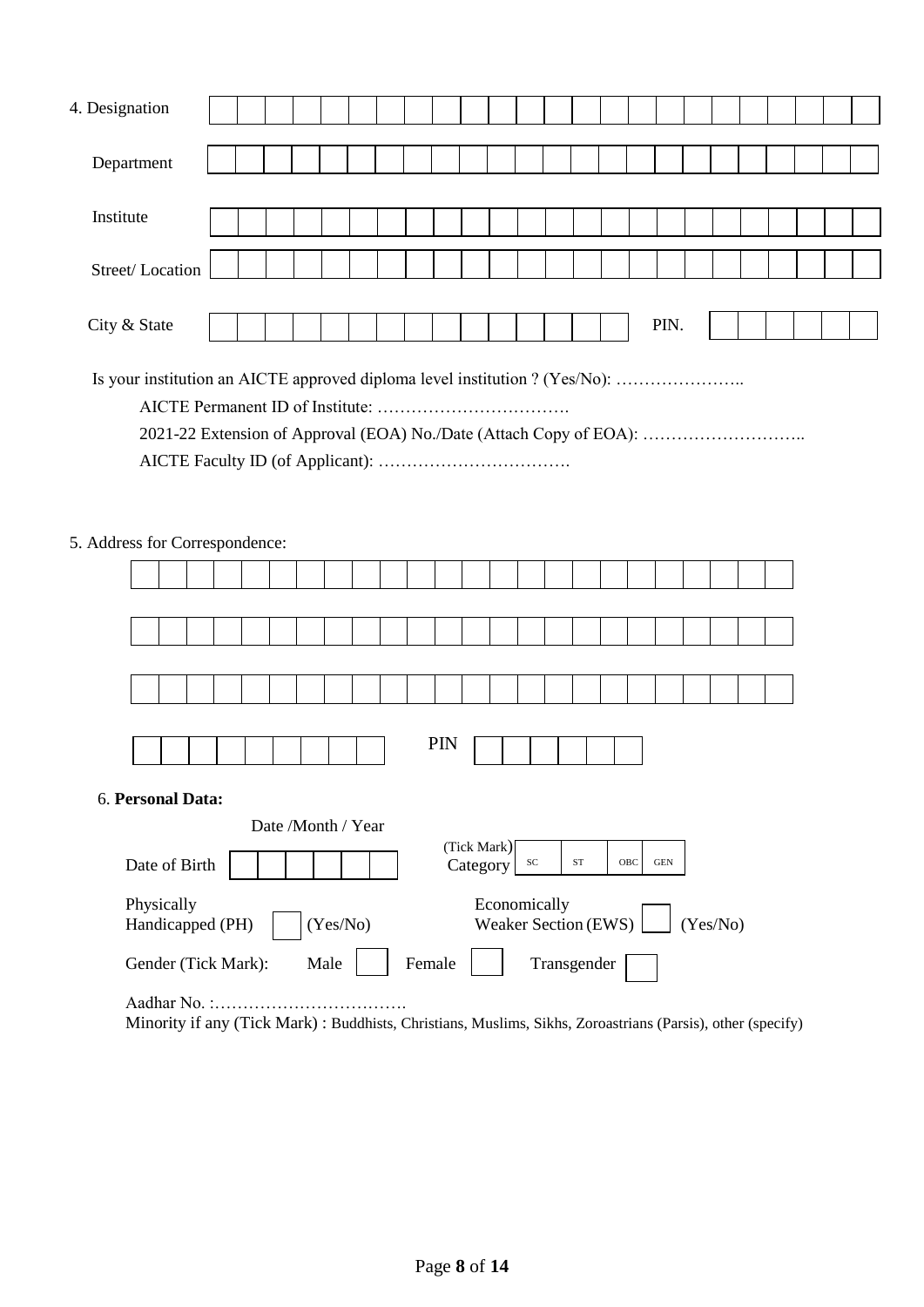**7. Teaching Experience at Degree or Diploma Level as on 30th March, 2022:** Please list details of teaching experience in chronological order (including the present one) and attach attested copies of relevant certificates, in support of each entry, from the Principals/Heads of the institution, where you have taught. **Entries not supported by certificates will not be considered.**

| S. No. | Name and Address of Employer &<br><b>Institution</b> |  |  |      | <b>Designation</b> |                  |  |
|--------|------------------------------------------------------|--|--|------|--------------------|------------------|--|
|        |                                                      |  |  | From | To                 | Year -<br>months |  |
|        |                                                      |  |  |      |                    |                  |  |
|        |                                                      |  |  |      |                    |                  |  |
|        |                                                      |  |  |      |                    |                  |  |

#### **Total Teaching Experience: ………Years………. Months**

**8. Academic Data:** Please write down the following details final aggregate marks of UG degrees and attach attested copies of all mark sheets and degree.

#### **B.E./ B.Tech./ B. Arch./ B.Sc. (Engg.) Equivalent. (**Tick the appropriate degree)

Name & Branch of the Exam Passed: …………………………………………………………

| Semester/<br>Year | University /<br>Institution | Session /<br>Year of<br>Passing | Branch/<br>Specializati<br>on | Class/<br>Division | Marks<br>Obtained<br>Max<br><b>Marks</b> | Percentage<br>of Marks<br>Obtained | $\mbox{GPA} /$<br><b>CGPA</b><br>$($ If<br>Applicable) |
|-------------------|-----------------------------|---------------------------------|-------------------------------|--------------------|------------------------------------------|------------------------------------|--------------------------------------------------------|
|                   |                             |                                 |                               |                    |                                          |                                    |                                                        |
|                   |                             |                                 |                               |                    |                                          |                                    |                                                        |
|                   |                             |                                 |                               |                    |                                          |                                    |                                                        |
|                   |                             |                                 |                               |                    |                                          |                                    |                                                        |
|                   |                             |                                 |                               |                    |                                          |                                    |                                                        |
|                   |                             |                                 |                               |                    |                                          |                                    |                                                        |
|                   |                             |                                 |                               |                    |                                          |                                    |                                                        |
|                   |                             |                                 |                               |                    |                                          |                                    |                                                        |

**Final aggregate marks of UG degrees: …………………….…** 

**Final aggregate %age marks of UG degrees: ………………..** 

## **Conversion Formula in case of GPA/CGPA: ……………………………………………**

(Kindly attach proof of authenticated conversion formula in case marks are written after converting GPA/ CGPA)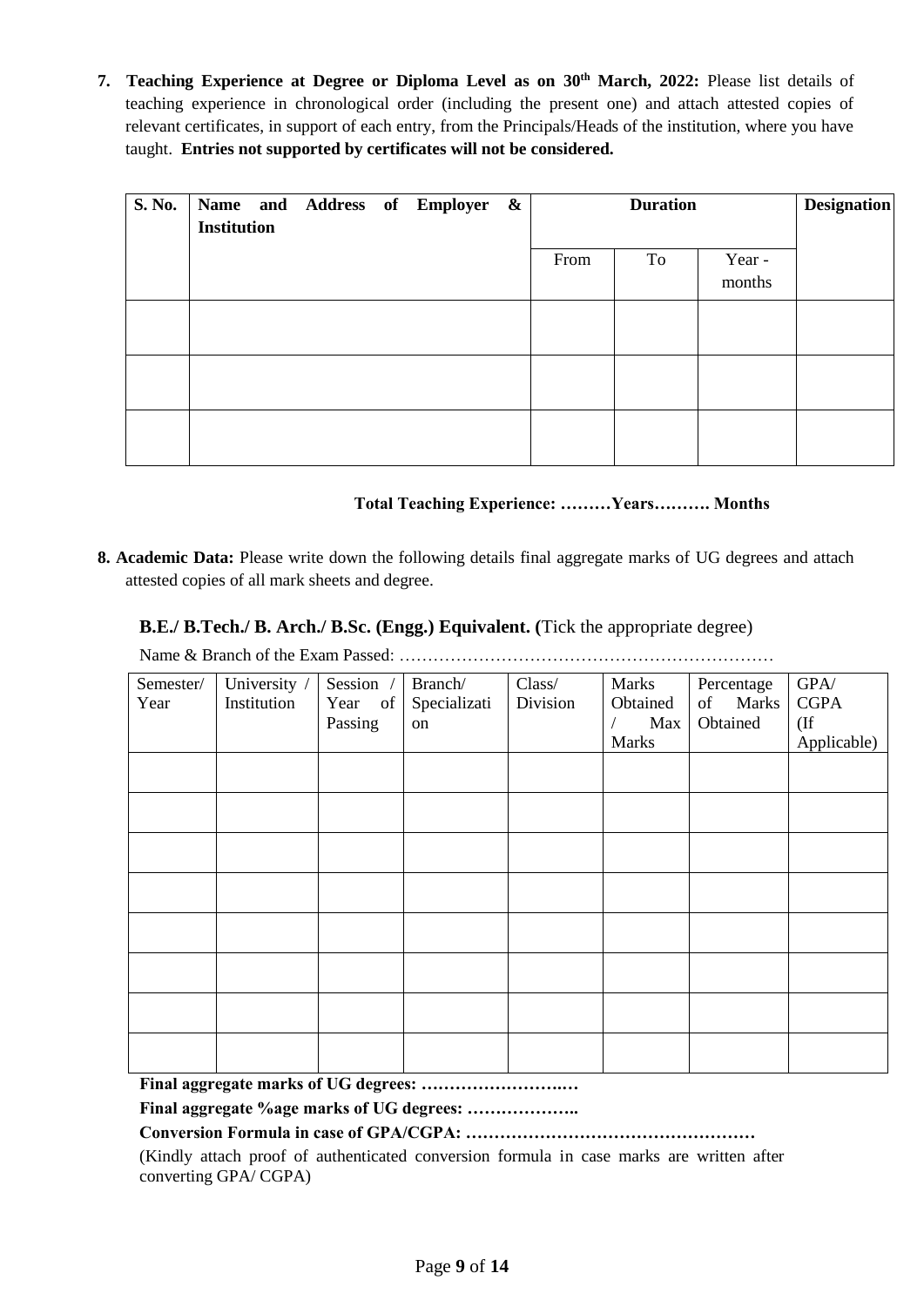#### **AMIE/AMAeSI/AMIIChE/AMIETE/ Other such qualifications**

| Semester/<br>Year | University /<br>Institution | Session<br>Year of<br>Passing | Branch/<br>Specializati<br>on | Class/<br>Division | Marks<br>Obtained<br><b>Max</b><br><b>Marks</b> | Percentage<br>of Marks<br>Obtained | <b>CGPA</b><br>$($ If<br>Applicable) |
|-------------------|-----------------------------|-------------------------------|-------------------------------|--------------------|-------------------------------------------------|------------------------------------|--------------------------------------|
|                   |                             |                               |                               |                    |                                                 |                                    |                                      |
|                   |                             |                               |                               |                    |                                                 |                                    |                                      |
|                   |                             |                               |                               |                    |                                                 |                                    |                                      |
|                   |                             |                               |                               |                    |                                                 |                                    |                                      |
|                   |                             |                               |                               |                    |                                                 |                                    |                                      |

Name of the Exam Passed: …………………………………………………………….

**Conversion Formula in case of GPA/CGPA: ………………………………………………** (Kindly attach proof of authenticated conversion formula in case marks are written after converting GPA/ CGPA)

**9.** If you have **AMIE/AMAeSI/AMIIChE/AMIETE/** Other such qualifications, please indicate your earlier qualification (B.Sc. or Diploma) and attach copies of relevant mark sheets.

Earlier Qualification:

……………………………………………………………..

**10. Short Term Courses (STCs) Attended:** Please list in chronological order and enclose attested copies of relevant certificates. **(of not less than one-week duration).**

| Sl. No. | Name of the course | Organized by | Duration |                     |
|---------|--------------------|--------------|----------|---------------------|
|         |                    |              | From     | $\operatorname{To}$ |
|         |                    |              |          |                     |
|         |                    |              |          |                     |
|         |                    |              |          |                     |
|         |                    |              |          |                     |
|         |                    |              |          |                     |
|         |                    |              |          |                     |
|         |                    |              |          |                     |
|         |                    |              |          |                     |

| Total No. of Three or More Weeks STCs Attended: |
|-------------------------------------------------|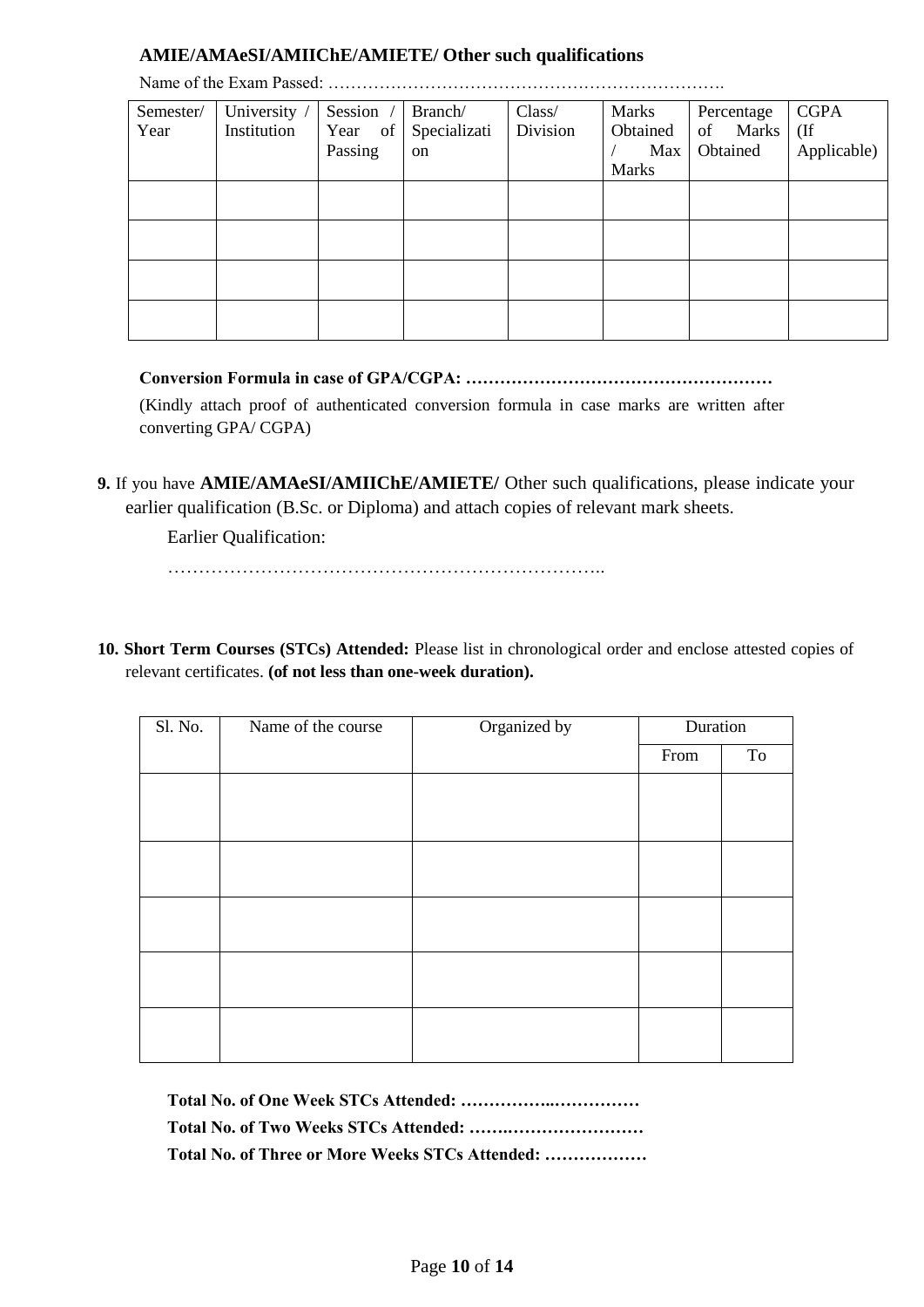**11. Research Papers:** Please List & enclose a 'Xerox copy of the Best 5 papers published:

| Sl.No. | Title of Paper | Name $(s)$ of | Name of Journal, | DOI of    |
|--------|----------------|---------------|------------------|-----------|
|        |                | Author(s)     | Vol. No. & Year  | Published |
|        |                |               | of Publication   | Paper     |
|        |                |               |                  |           |
|        |                |               |                  |           |
|        |                |               |                  |           |
|        |                |               |                  |           |
|        |                |               |                  |           |
|        |                |               |                  |           |
|        |                |               |                  |           |
|        |                |               |                  |           |
|        |                |               |                  |           |
|        |                |               |                  |           |

**Total No. of Papers claimed: ……………..……………**

**12. List of significant contributions made in Community Development Programme. (attach certificate from Head of Institution)**

| S1.No. | Name of the Programme | Details of Programme |
|--------|-----------------------|----------------------|
|        |                       |                      |
|        |                       |                      |
|        |                       |                      |
|        |                       |                      |
|        |                       |                      |
|        |                       |                      |
|        |                       |                      |
|        |                       |                      |
|        |                       |                      |
|        |                       |                      |
|        |                       |                      |
|        |                       |                      |

**Total No. of Community Development Programme: ……………..……………**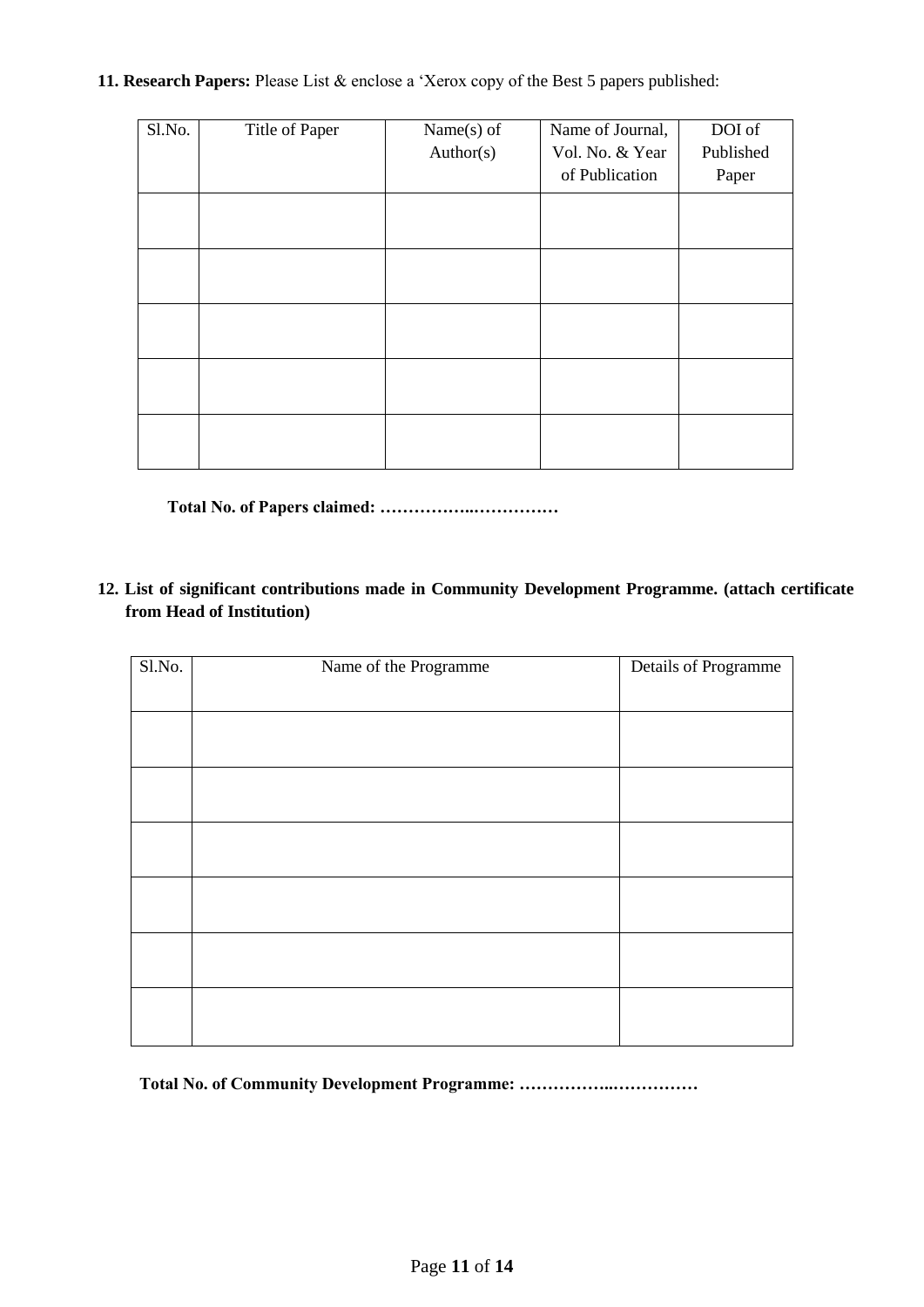#### **13. List of Monographs prepared/ Books written/ Course material prepared/ Course manuals prepared. (Attach relevant Proofs Certified by Head of Institution)**

| Sl. | Title of Monographs/Books/ Course material/ Manuals | <b>Other Details</b> |
|-----|-----------------------------------------------------|----------------------|
| No. | prepared                                            |                      |
|     |                                                     |                      |
|     |                                                     |                      |
|     |                                                     |                      |
|     |                                                     |                      |
|     |                                                     |                      |
|     |                                                     |                      |
|     |                                                     |                      |
|     |                                                     |                      |
|     |                                                     |                      |

**14. List of Consultancy work done for Industry. (Attach relevant Proofs Certified by Head of Institution))**

| S1.No. | Details of consultancy work done | Revenue Earned |
|--------|----------------------------------|----------------|
|        |                                  |                |
|        |                                  |                |
|        |                                  |                |
|        |                                  |                |
|        |                                  |                |
|        |                                  |                |
|        |                                  |                |
|        |                                  |                |
|        |                                  |                |
|        |                                  |                |
|        |                                  |                |
|        |                                  |                |
|        |                                  |                |

**Total No. of Consultancy projects done for Industry: ……………………..**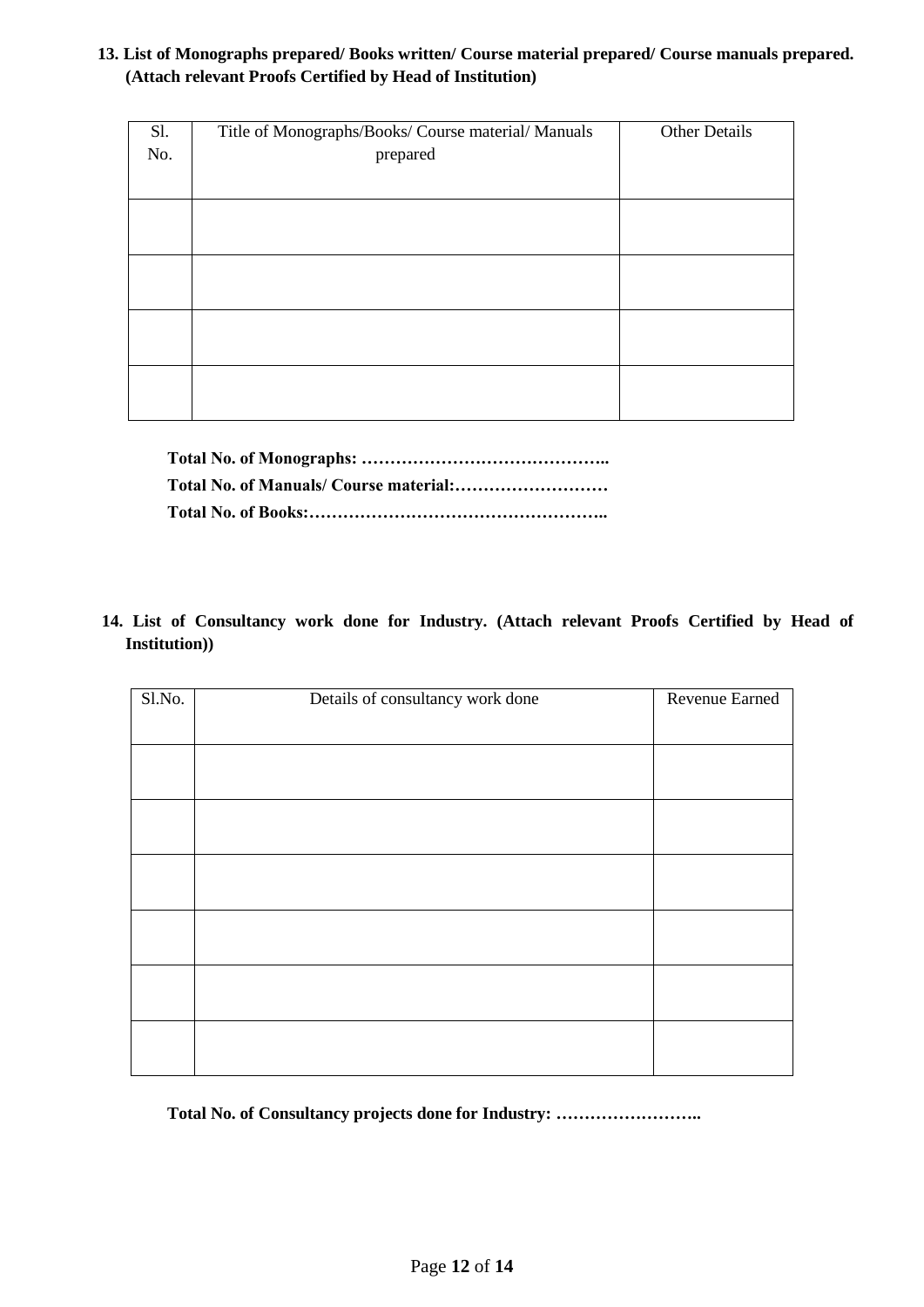#### **15. Industrial/ Research Experience as on 30th March, 2022 (please list and enclose copies of relevant certificates.)**

| Sl.No. | Name of Organization | Period of Employment |    | Designation   |
|--------|----------------------|----------------------|----|---------------|
|        |                      | From                 | To | and Nature of |
|        |                      |                      |    | duties        |
|        |                      |                      |    |               |
|        |                      |                      |    |               |
|        |                      |                      |    |               |
|        |                      |                      |    |               |
|        |                      |                      |    |               |
|        |                      |                      |    |               |
|        |                      |                      |    |               |
|        |                      |                      |    |               |
|        |                      |                      |    |               |
|        |                      |                      |    |               |
|        |                      |                      |    |               |
|        |                      |                      |    |               |

#### **Total Industrial/ Research Experience: ………Years………. Months**

#### **16. Declaration:**

- (a) I declare that all the information given by me in this application form are correct to the best of my knowledge and belief, and I understand that false or incomplete information would cause invalidation of the application.
- (b) I shall abide by the decision of the QIP (Poly) Co-ordination Committee in all matters pertaining to admissions. The decision of the Committee shall be final and binding on me.
- (c) I shall abide by the rules and regulations of the Institute to which I will be offered admission, if selected.
- (d) Out of the institutions offering admission under **QIP (Poly)** I shall never have any concern whatsoever of any purpose, with any institution other than the one in which I will be offered admission, if selected.
- (e) For all level of actions, suits and proceedings, the jurisdiction of a court of law shall be deemed to lie exclusively at the place at which the institution to which I am admitted (if selected) is situated or the place where the office of the Principal Coordinator QIP (Poly) is located for the time being as applicable and no other court or place.
- (f) I understand the contents of this form and, particularly, this declaration being made here.

Place ………….……… Date…………… Signature of the Applicant ………..…………………